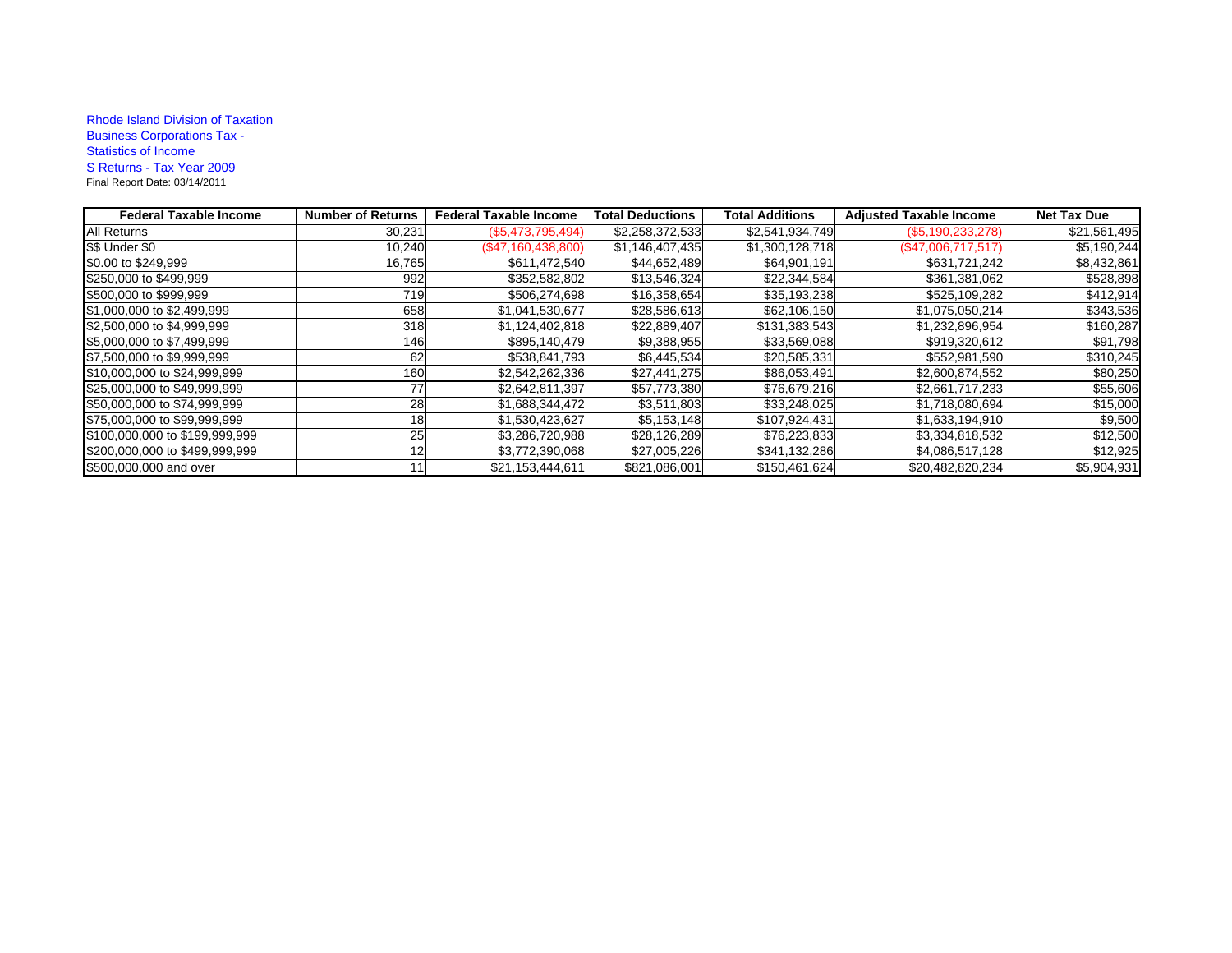### Rhode Island Division of Taxation Business Corporations Tax - Statistics of Income S Returns - Deductions from Federal Taxable Income - Tax Year 2009

#### Final Report Date: 03/14/2011

| <b>Federal Taxable Income</b>  | <b>Number of Returns</b> | <b>Net Operating</b> | Amount         | <b>Special Deductions</b> | Amount       | <b>Exempt Dividends</b> | Amount       | <b>Foreign Dividends</b> |             | <b>Bonus Depreciation</b> | Amount                |
|--------------------------------|--------------------------|----------------------|----------------|---------------------------|--------------|-------------------------|--------------|--------------------------|-------------|---------------------------|-----------------------|
|                                |                          | Loss                 |                |                           |              | and Interest            |              | Gross-Up                 |             | and Sec 179               |                       |
| All Returns                    | 30,231                   |                      | \$19,303,423   |                           | \$57,409,215 | 204                     | \$12,301,090 |                          | \$1,999,244 |                           | 6,792 \$2,167,359,561 |
| \$\$ Under \$0                 | 10,240                   |                      | \$3.142        |                           | \$429,941    | 65                      | (S949.816)   |                          | \$395       |                           | 2,153 \$1,146,923,773 |
| \$0.00 to \$249,999            | 16.765                   |                      | \$497.063      |                           | \$10,233     | 61                      | \$187.176    |                          | \$68.044    | 3.229                     | \$43,889,973          |
| \$250,000 to \$499,999         | 992                      |                      | \$328,224      |                           |              |                         | \$279.484    |                          |             | 423                       | \$12,938,616          |
| \$500,000 to \$999,999         | 719                      |                      | \$167,700      |                           |              |                         | \$243,720    |                          |             | 348                       | \$15,947,234          |
| \$1,000,000 to \$2,499,999     | 658                      |                      | \$112,422      |                           |              |                         | \$2,438.912  |                          |             | 294                       | \$26,035,279          |
| \$2,500,000 to \$4,999,999     | 318                      |                      | \$102,106      |                           |              |                         | \$3,224,593  |                          |             | 146                       | \$19,562,708          |
| \$5,000,000 to \$7,499,999     | 146                      |                      | \$49,300       |                           |              |                         | \$14,382     |                          |             | 59                        | \$9,325,273           |
| \$7,500,000 to \$9,999,999     | 62                       |                      | \$11,348       |                           |              |                         | \$3.183      |                          |             | 23                        | \$6,431,003           |
| \$10,000,000 to \$24,999,999   | 160                      |                      |                |                           | \$335,034    |                         | \$5,926,872  |                          | \$1,930,805 | 57                        | \$19,248,564          |
| \$25,000,000 to \$49,999,999   |                          |                      | \$478,058      |                           |              |                         | \$284,439    |                          |             | 28                        | \$57,010,883          |
| \$50,000,000 to \$74,999,999   |                          |                      |                |                           |              |                         | \$303.586    |                          |             |                           | \$3,208,217           |
| \$75,000,000 to \$99,999,999   |                          |                      | C <sub>0</sub> |                           |              |                         | \$96,418     |                          |             |                           | \$5,056,730           |
| \$100,000,000 to \$199,999,999 |                          |                      |                |                           |              |                         |              |                          |             |                           | \$28,126,289          |
| \$200,000,000 to \$499,999,999 |                          |                      | \$17,554,060   |                           |              |                         |              |                          |             |                           | \$9,451,166           |
| \$500,000,000 and over         |                          |                      | \$0            |                           | \$56,634,007 |                         | \$248,141    |                          |             |                           | \$764,203,853         |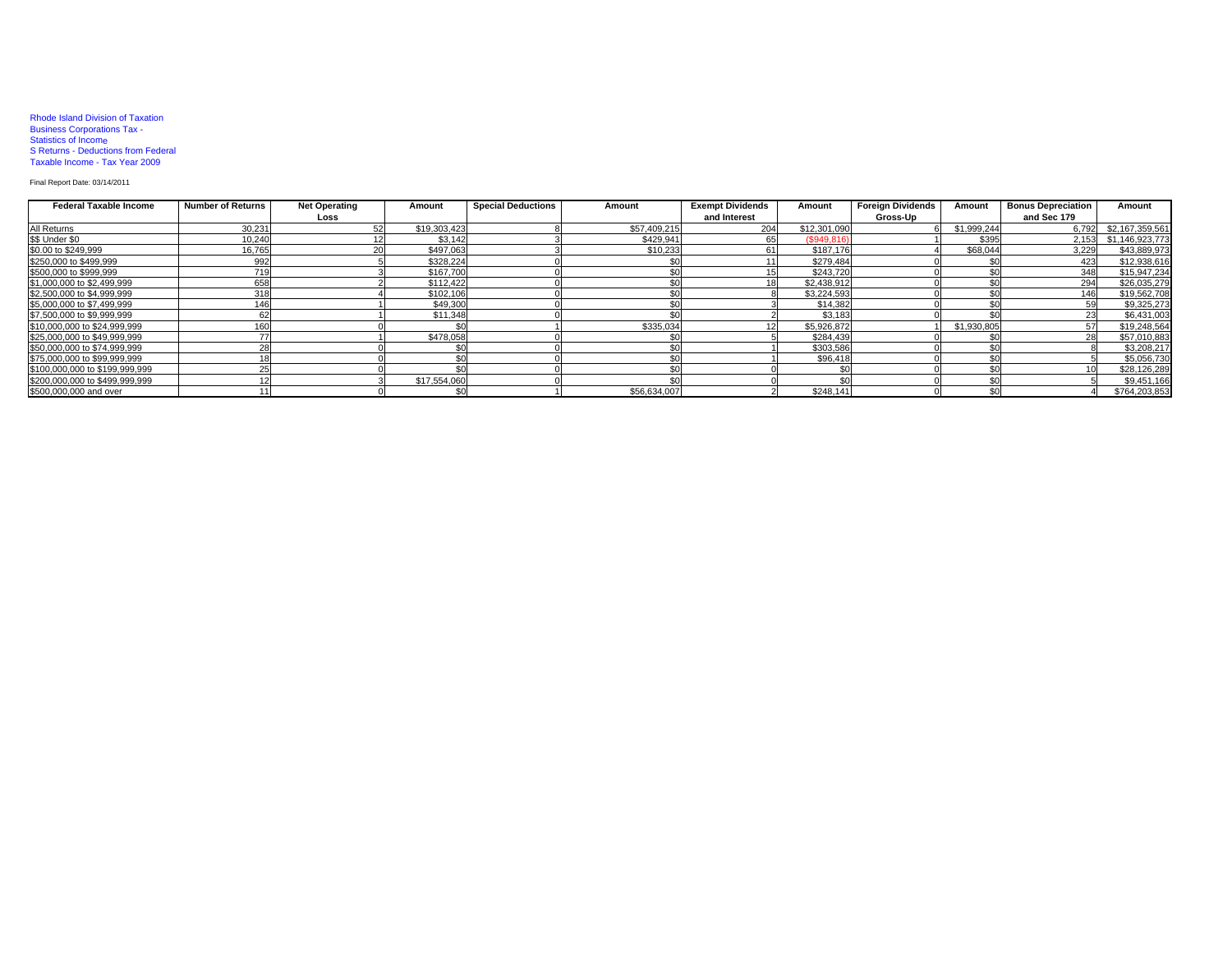## Rhode Island Division of Taxation Business Corporations Tax - Statistics of Income S Returns - Additions to Federal Taxable Income - Tax Year 2009 Final Report Date: 03/14/2011

| <b>Federal Taxable Income</b>  | <b>Number of Returns</b> | Interest Income | Amount       | Rhode Island           | Amount       | <b>Bonus Depreciation</b> | Amount          | <b>Captive REIT</b>   | Amount       |
|--------------------------------|--------------------------|-----------------|--------------|------------------------|--------------|---------------------------|-----------------|-----------------------|--------------|
|                                |                          |                 |              | <b>Corporate Taxes</b> |              | and Sec 179               |                 | <b>Dividends Paid</b> |              |
|                                |                          |                 |              |                        |              |                           |                 | <b>Deduction</b>      |              |
| All Returns                    | 30.231                   | 506             | \$80,538,432 | 12,968                 | \$34,272,949 | 4,849                     | \$2,259,864,477 |                       | \$82,424,233 |
| \$\$ Under \$0                 | 10,240                   | 149             | \$10,158,216 | 4,658                  | \$8,932,022  | 1.703                     | \$1,148,467,848 |                       | \$79,654,683 |
| \$0.00 to \$249,999            | 16,765                   | 124             | \$2,949,992  | 6,776                  | \$4,791,769  | 1,835                     | \$57,133,301    |                       | \$13,013     |
| \$250,000 to \$499,999         | 992                      | 28              | \$482.492    | 491                    | \$894,564    | 299                       | \$20,967,528    |                       | \$0          |
| \$500,000 to \$999,999         | 719                      |                 | \$420,879    | 340                    | \$1,252,953  | 287                       | \$32,158,040    |                       | \$0          |
| \$1,000,000 to \$2,499,999     | 658                      |                 | \$2,604,267  | 309                    | \$1,555,238  | 296                       | \$57,946,645    |                       | \$0          |
| \$2,500,000 to \$4,999,999     | 318                      |                 | \$1.538.144  | 151                    | \$1,008,482  | 157                       | \$128,710,478   |                       | \$0          |
| \$5,000,000 to \$7,499,999     | 146                      |                 | \$912,815    | 69                     | \$1,192,321  |                           | \$30,918,706    |                       | \$29,133     |
| \$7,500,000 to \$9,999,999     | 62                       |                 | \$2,493,955  | 26                     | \$683,650    |                           | \$16,694,639    |                       | \$713,087    |
| \$10,000,000 to \$24,999.999   | 160                      |                 | \$1,401,784  | 63                     | \$2,286,031  |                           | \$82,286,114    |                       | \$0          |
| \$25,000,000 to \$49,999,999   | 77                       |                 | \$12,949,349 | 36                     | \$3,184,920  |                           | \$53,997,749    |                       | \$0          |
| \$50,000,000 to \$74,999,999   | 28                       |                 | \$1,481,821  | 16                     | \$2,591,412  |                           | \$29,174,792    |                       | \$0          |
| \$75,000,000 to \$99,999,999   |                          |                 | \$18,377,880 |                        | \$1,352,199  |                           | \$64,919,437    |                       | \$0          |
| \$100,000,000 to \$199,999,999 | 25                       |                 | \$1,932,272  |                        | \$4,148,495  |                           | \$70,143,066    |                       | \$0          |
| \$200,000,000 to \$499,999,999 |                          |                 | \$4,701,709  |                        | \$397,193    |                           | \$334,019,067   |                       | \$2,014,317  |
| \$500,000,000 and over         |                          |                 | \$18,132,857 |                        | \$1,700      |                           | \$132,327,067   |                       | \$0          |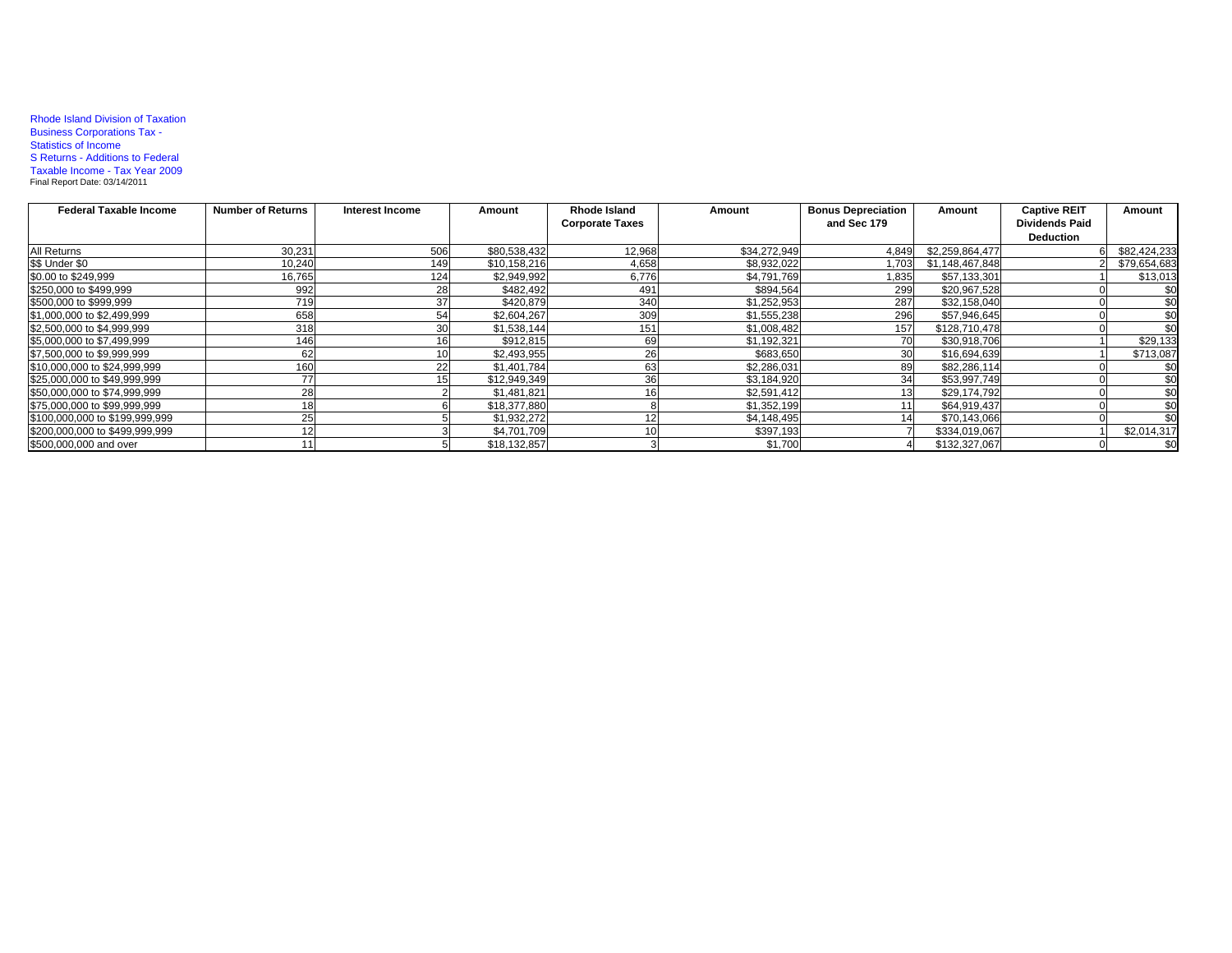# Rhode Island Division of Taxation Business Corporations Tax - Statistics of Income S Returns - Credits - Tax Year 2009

#### Final Report Date: 03/14/2011

| <b>Federal Taxable Income</b>  | <b>Number of Returns</b> | <b>Historic Structure</b> | Amount | <b>Film</b> | Amount | Investment | Amount      | R & D Expenses | Amount      | R & D Property | Amount   |      |           | Enterprise Amount Other Credits | Amount    |
|--------------------------------|--------------------------|---------------------------|--------|-------------|--------|------------|-------------|----------------|-------------|----------------|----------|------|-----------|---------------------------------|-----------|
|                                |                          |                           |        |             |        | Tax        |             |                |             |                |          | Zone |           |                                 |           |
| All Returns                    | 30,23                    |                           |        |             |        |            | \$2,463,525 |                | \$2,077,721 |                | \$73,333 | 25   | \$401,616 |                                 | \$705,420 |
| \$\$ Under \$0                 | 10,240                   |                           |        |             |        |            | \$850,137   |                | \$323,51    |                | \$9,739  |      | \$182,690 |                                 |           |
| \$0.00 to \$249,999            | 16,765                   |                           |        |             |        |            | \$267.732   |                | \$285,624   |                | \$88     |      | \$26,291  |                                 | \$1,824   |
| \$250,000 to \$499,999         | 992                      |                           |        |             |        |            | \$79,356    |                | \$209,79    |                |          |      | \$35,385  |                                 | \$0       |
| \$500,000 to \$999,999         | 74C                      |                           |        |             |        |            | \$88,823    |                | \$160,575   |                | \$19,009 |      | \$74.750  |                                 | \$0       |
| \$1,000,000 to \$2,499,999     | 658                      |                           |        |             |        |            | \$233,486   |                | \$532,463   |                |          |      | \$82,500  |                                 | \$12,964  |
| \$2,500,000 to \$4,999,999     | 318                      |                           |        |             |        |            | \$115,717   |                | \$368,877   |                | \$44,497 |      |           |                                 | \$0       |
| \$5,000,000 to \$7,499,999     |                          |                           |        |             |        |            | \$233,878   |                | \$114,30    |                |          |      |           |                                 | \$0       |
| \$7,500,000 to \$9,999,999     |                          |                           |        |             |        |            |             |                |             |                |          |      |           |                                 | \$0       |
| \$10,000,000 to \$24,999,999   |                          |                           |        |             |        |            | \$594,396   |                | \$82,569    |                |          |      |           |                                 | \$0       |
| \$25,000,000 to \$49,999,999   |                          |                           |        |             |        |            |             |                |             |                |          |      |           |                                 | \$0       |
| \$50,000,000 to \$74,999,999   |                          |                           |        |             |        |            |             |                |             |                |          |      |           |                                 | \$0       |
| \$75,000,000 to \$99,999,999   |                          |                           |        |             |        |            |             |                |             |                |          |      |           |                                 | \$0       |
| \$100,000,000 to \$199,999,999 |                          |                           |        |             |        |            |             |                |             |                |          |      |           |                                 | \$690,632 |
| \$200,000,000 to \$499,999,999 |                          |                           |        |             |        |            |             |                |             |                |          |      |           |                                 | \$0       |
| \$500,000,000 and over         |                          |                           |        |             |        |            |             |                |             |                |          |      |           |                                 | \$0       |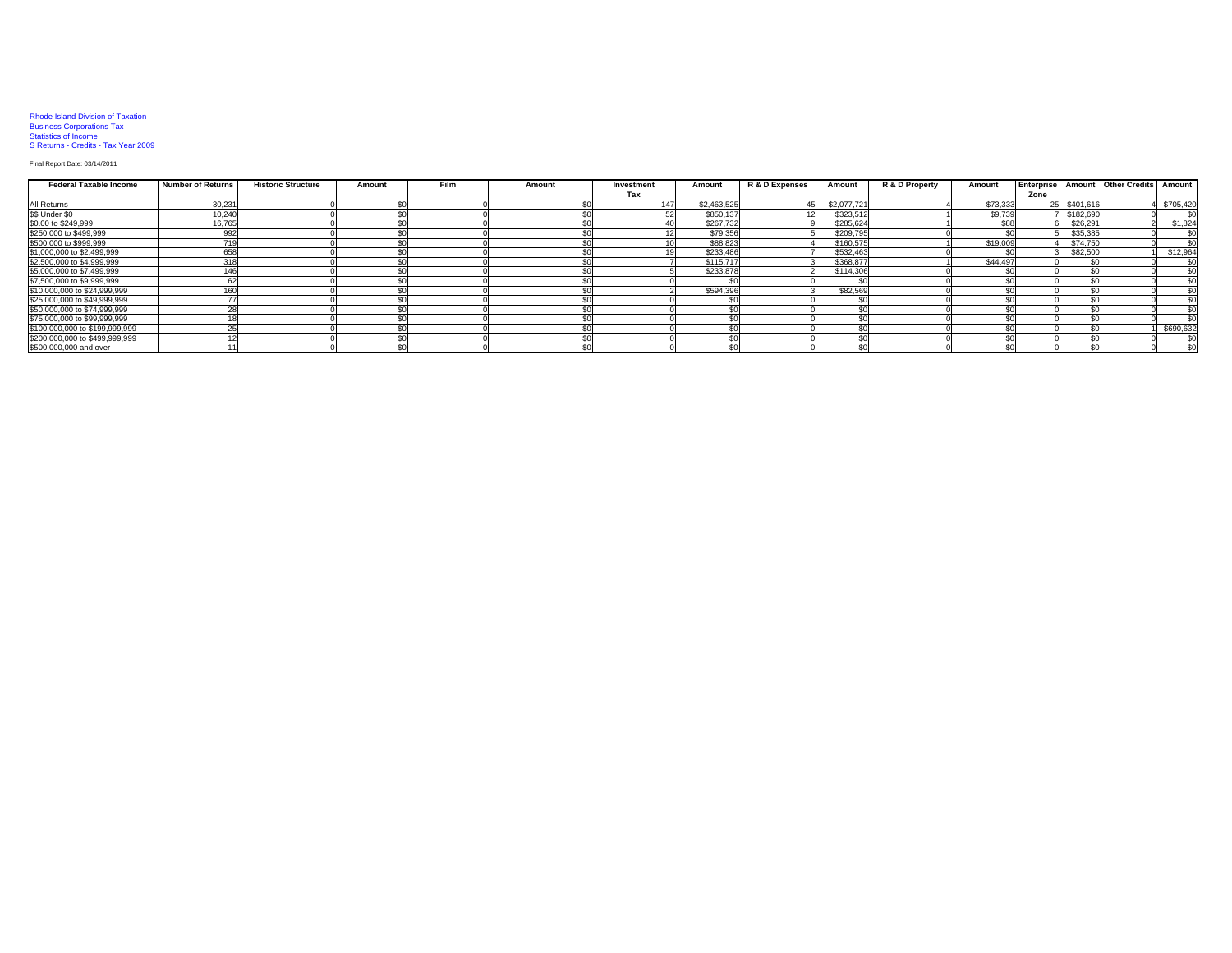Rhode Island Division of TaxationBusiness Corporations Tax - Statistics of Income Minimum Filers - S Returns - Tax Year 2009Final Report Date: 03/14/2011

| <b>Total Gross Receipts</b> | <b>Number of Returns</b> |
|-----------------------------|--------------------------|
| <b>All Returns</b>          | 30,092                   |
| Under \$25,000              | 11,085                   |
| \$25,000 to \$99,999        | 3,085                    |
| \$100,000 to \$249,999      | 3,554                    |
| \$250,000 to \$499,999      | 2,774                    |
| \$500,000 to \$999,999      | 2,444                    |
| \$1,000,000 to \$2,499,999  | 2,404                    |
| \$2,500,000 to \$4,999,999  | 1,287                    |
| \$5,000,000 to \$9,999,999  | 1,067                    |
| \$10,000,000 and over       | 2,39                     |